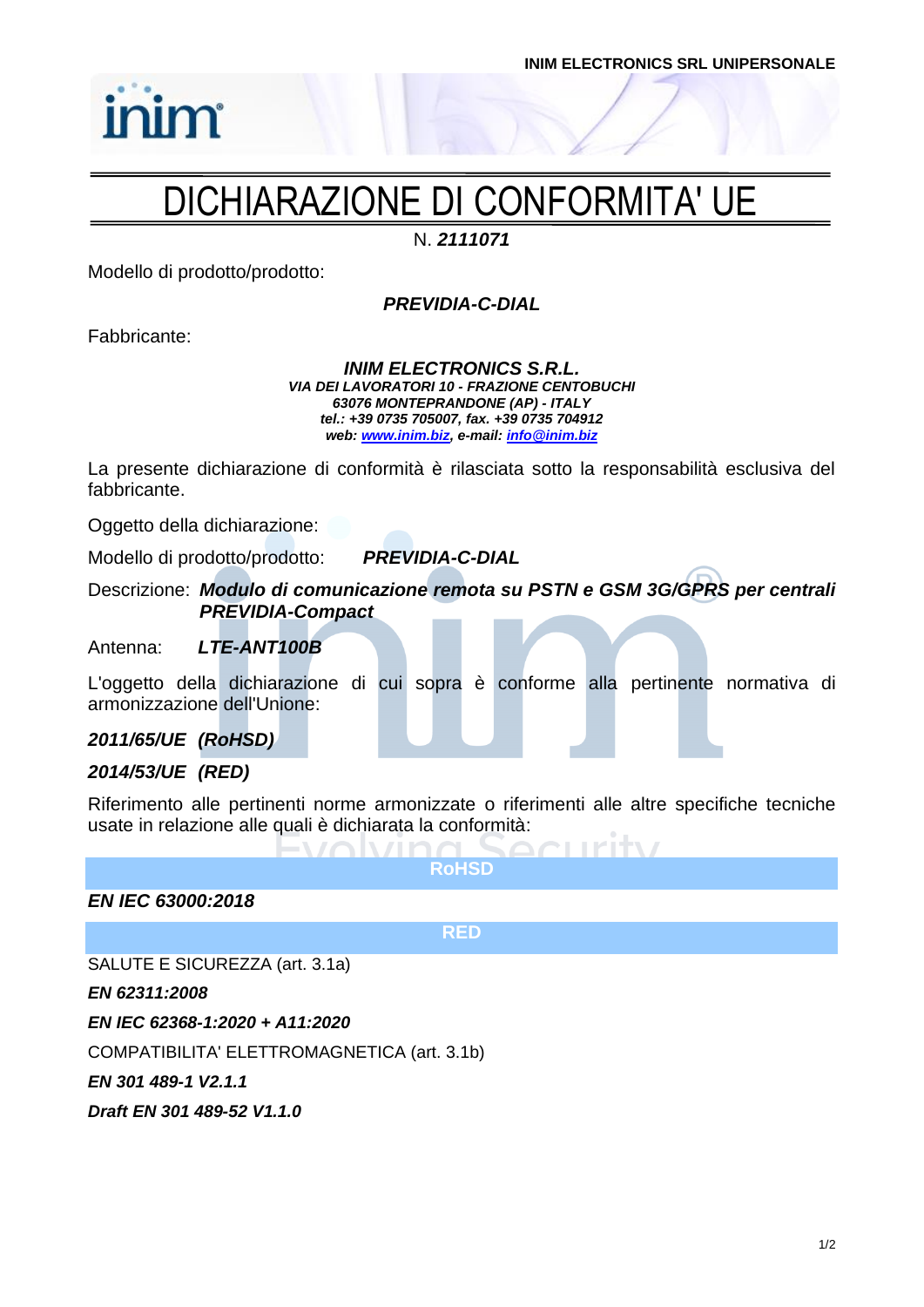# inim

USO EFFICACE ED EFFICIENTE DELLO SPETTRO RADIO (art. 3.2) *EN 301 511 V12.5.1 EN 301 908-1 V13.1.1 EN 301 908-2 V13.1.1* ALTRI REQUISITI ESSENZIALI (art. 3.3) *NON APPLICABILE*

L'oggetto della dichiarazione di cui sopra è anche conforme alle seguenti norme:

*EN 61000-6-3:2007 + A1:2011 EN 50130-4:2011 + A1:2014 EN 54-21:2006 (1)*

**Evolving Security** 

Note:

*(1) Applicabile quando l'oggetto della dichiarazione è installato in centrali PREVIDIA-Compact.*

*Monteprandone, 18/11/2021* Firmato a nome e per conto del fabbricante da:

*Baldovino Ruggieri (Amministratore Delegato)*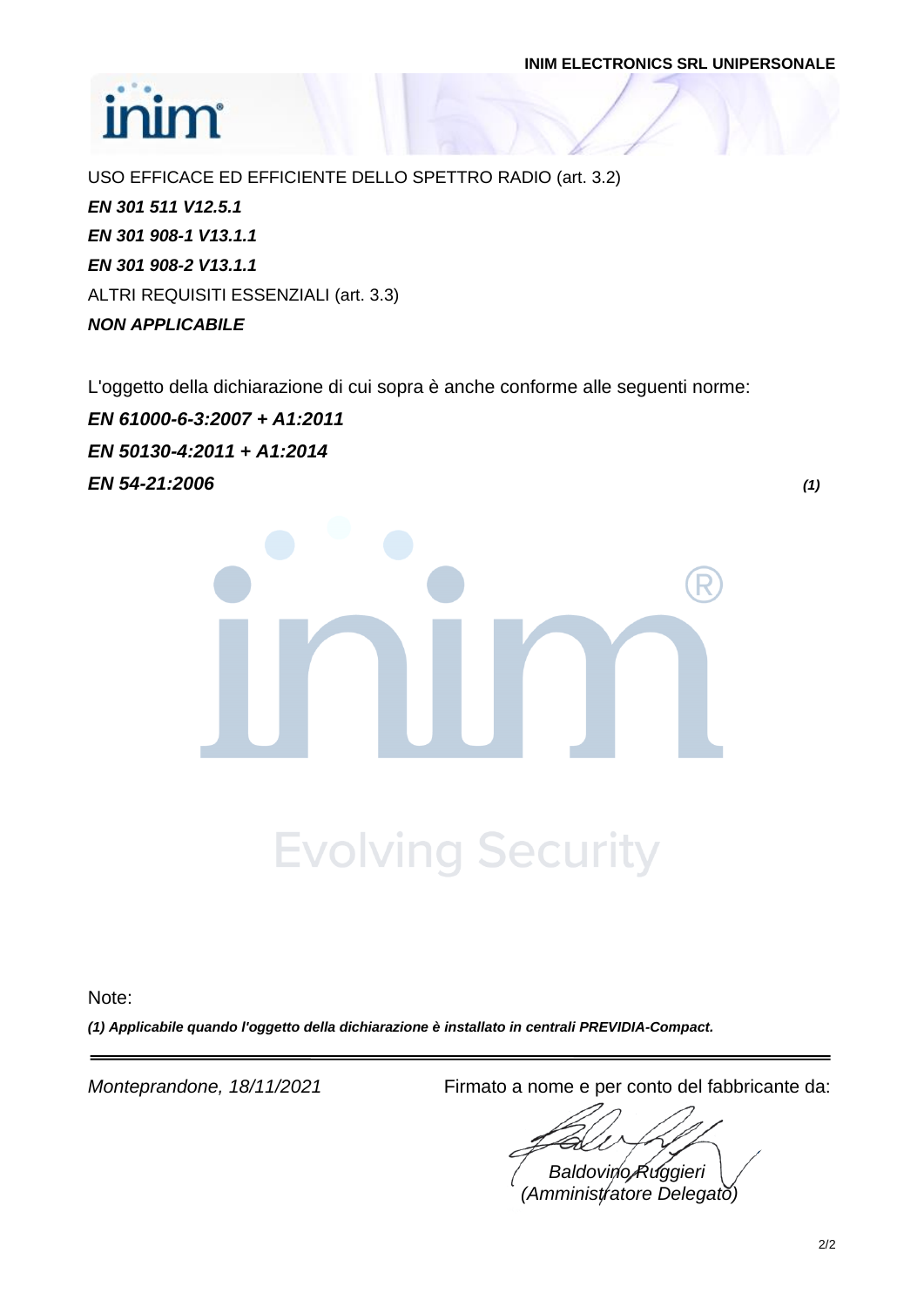

# EU DECLARATION OF CONFORMITY

No. *2111071*

Product model/product:

inim

*PREVIDIA-C-DIAL*

Manufacturer:

*INIM ELECTRONICS S.R.L. VIA DEI LAVORATORI 10 - FRAZIONE CENTOBUCHI 63076 MONTEPRANDONE (AP) - ITALY tel.: +39 0735 705007, fax. +39 0735 704912 web: [www.inim.biz,](http://www.inim.biz/) e-mail[: info@inim.biz](mailto:info@inim.biz)*

This declaration of conformity is issued under the sole responsibility of the manufacturer.

Object of the declaration:

Product model/product: *PREVIDIA-C-DIAL*

Description: *Remote communication module over PSTN and GSM 3G/GPRS for PREVIDIA-Compact control panels*

Antenna: *LTE-ANT100B*

The object of the declaration described above is in conformity with the relevant Union harmonisation legislation:

*2011/65/EU (RoHSD)*

*2014/53/EU (RED)*

References to the relevant harmonised standards or references to the other technical specifications in relation to which conformity is declared:

**RoHSD**

*EN IEC 63000:2018*

**RED**

HEALTH & SAFETY (art. 3.1a)

*EN 62311:2008*

*EN IEC 62368-1:2020 + A11:2020*

ELECTROMAGNETIC COMPATIBILITY (art. 3.1b)

*EN 301 489-1 V2.1.1*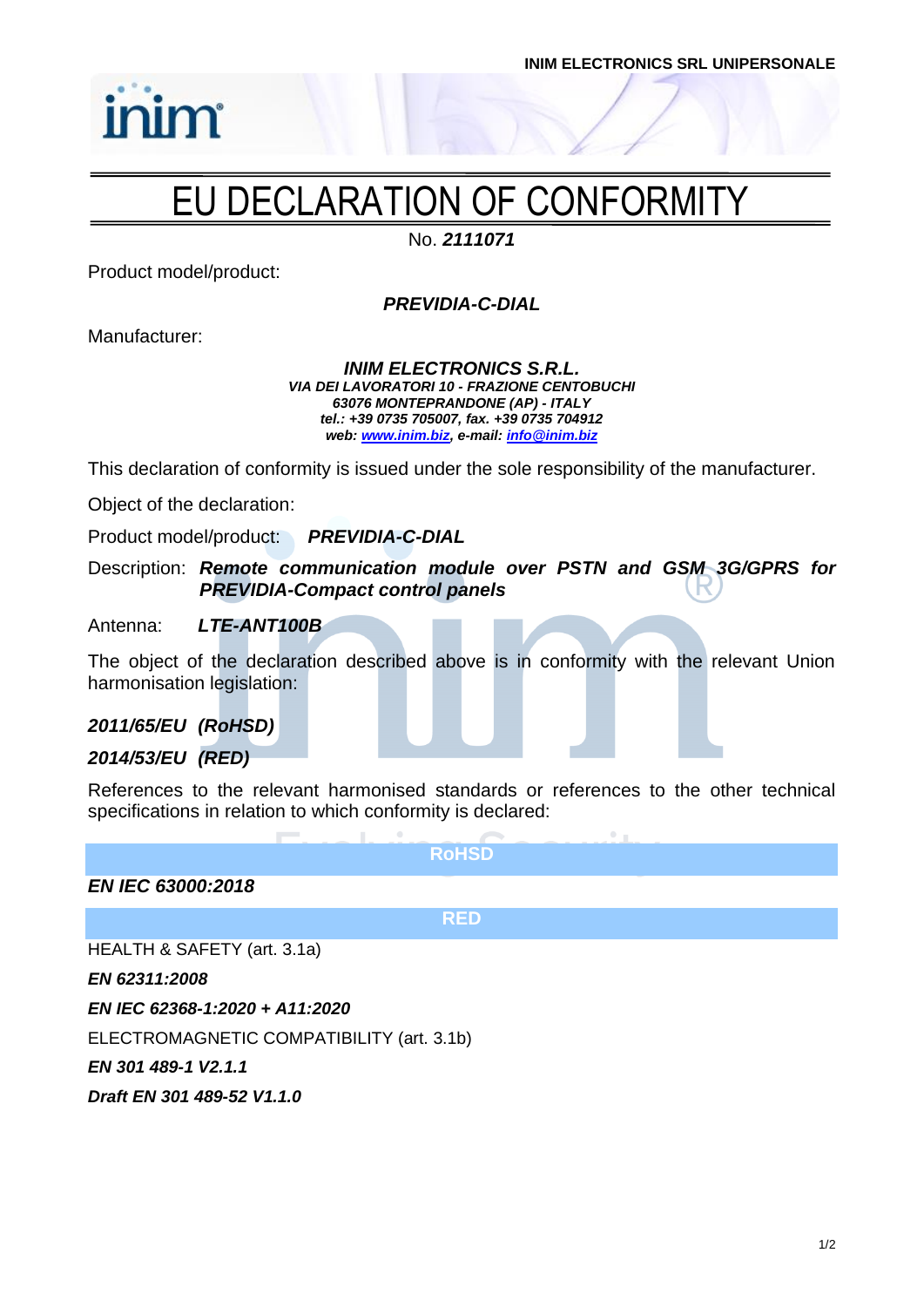# inim

EFFECTIVE AND EFFICIENT USE OF RADIO SPECTRUM (art. 3.2) *EN 301 511 V12.5.1 EN 301 908-1 V13.1.1 EN 301 908-2 V13.1.1* OTHER ESSENTIAL REQUIREMENTS (art. 3.3) *NOT APPLICABLE*

The object of the declaration described above is also in conformity with the following standards:

*EN 61000-6-3:2007 + A1:2011 EN 50130-4:2011 + A1:2014 EN 54-21:2006 (1)*

**Evolving Security** 

Notes:

*(1) Applicable when the object of the declaration is installed into PREVIDIA-Compact control panels.*

*Monteprandone, 18/11/2021* Signed for and on behalf of the manufacturer by:

*Baldovino Ruggieri*

*(Managing Director)*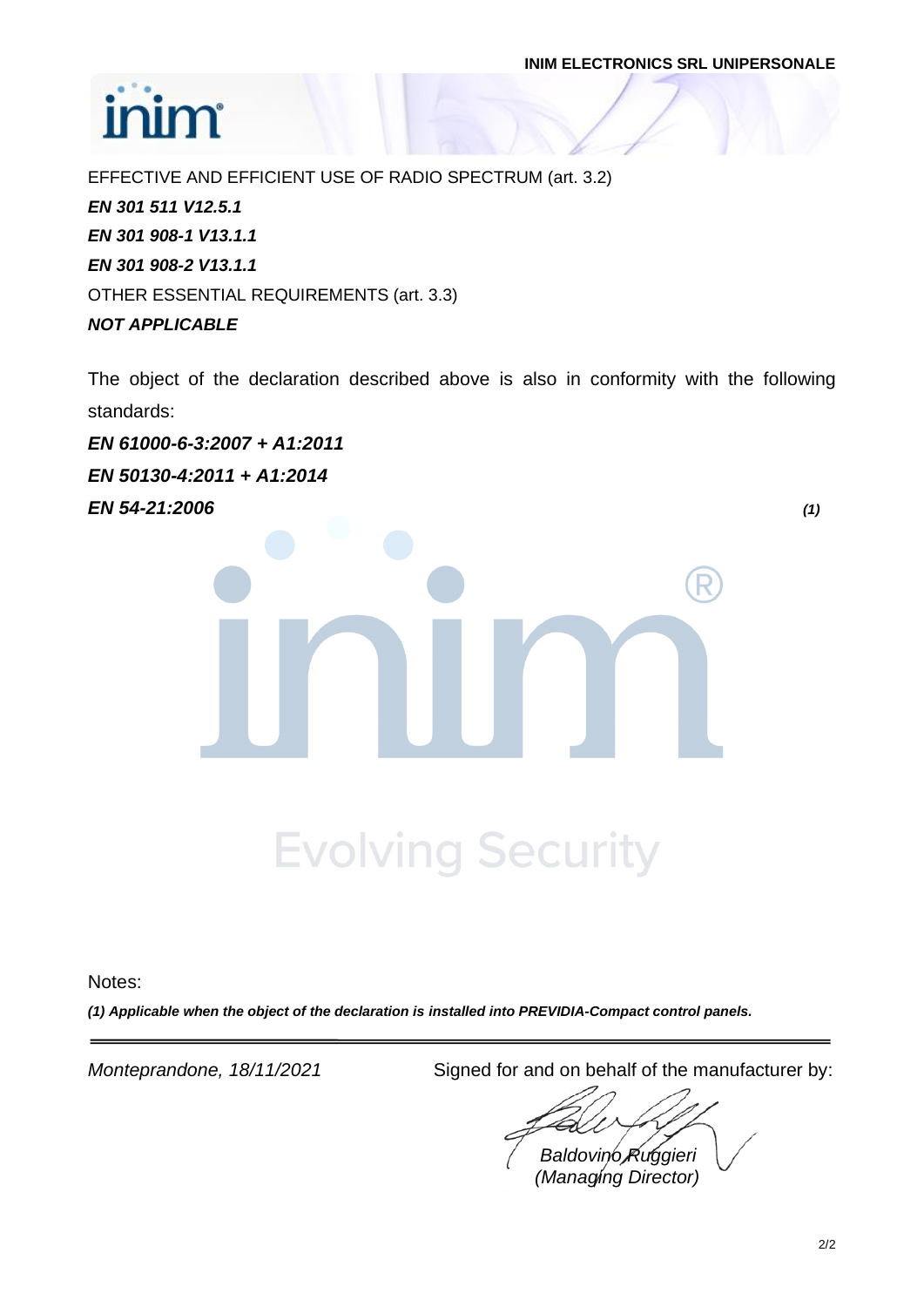

# ELi VASTAVUSDEKLARATSIOON

Nr. *2111071*

Toote mudel/toode:

inim

*PREVIDIA-C-DIAL*

Tootja:

*INIM ELECTRONICS S.R.L. VIA DEI LAVORATORI 10 - FRAZIONE CENTOBUCHI 63076 MONTEPRANDONE (AP) - ITALY tel.: +39 0735 705007, fax. +39 0735 704912 web: [www.inim.biz,](http://www.inim.biz/) e-mail[: info@inim.biz](mailto:info@inim.biz)*

Käesolev vastavausdeklaratsioon on välja antud tootja ainuvastutusel.

Deklareeritav toode:

Toote mudel/toode: *PREVIDIA-C-DIAL*

Kirjeldus: *Kaugside moodul PSTN ja GSM 3G/GPRS PREVIDIA-Compact juhtimispaneelidele*

Antenn: *LTE-ANT100B*

Eelkirjeldatud deklareeritav toode on kooskõlas asjaomaste liidu ühtlustamisaktidega:

### *2011/65/EL (RoHSD)*

*2014/53/EL (RED)*

Viited kasutatud harmoneeritud standarditele või viited muudele tehnilistele spetsifikatsioonidele, millele vastavust deklareeritakse:

**RoHSD**

*EN IEC 63000:2018*

**RED**

TERVISHOID & OHUTUS (art. 3.1a)

*EN 62311:2008*

*EN IEC 62368-1:2020 + A11:2020*

ELEKTROMAGNETILINE ÜHILDUVUS (art. 3.1b)

*EN 301 489-1 V2.1.1*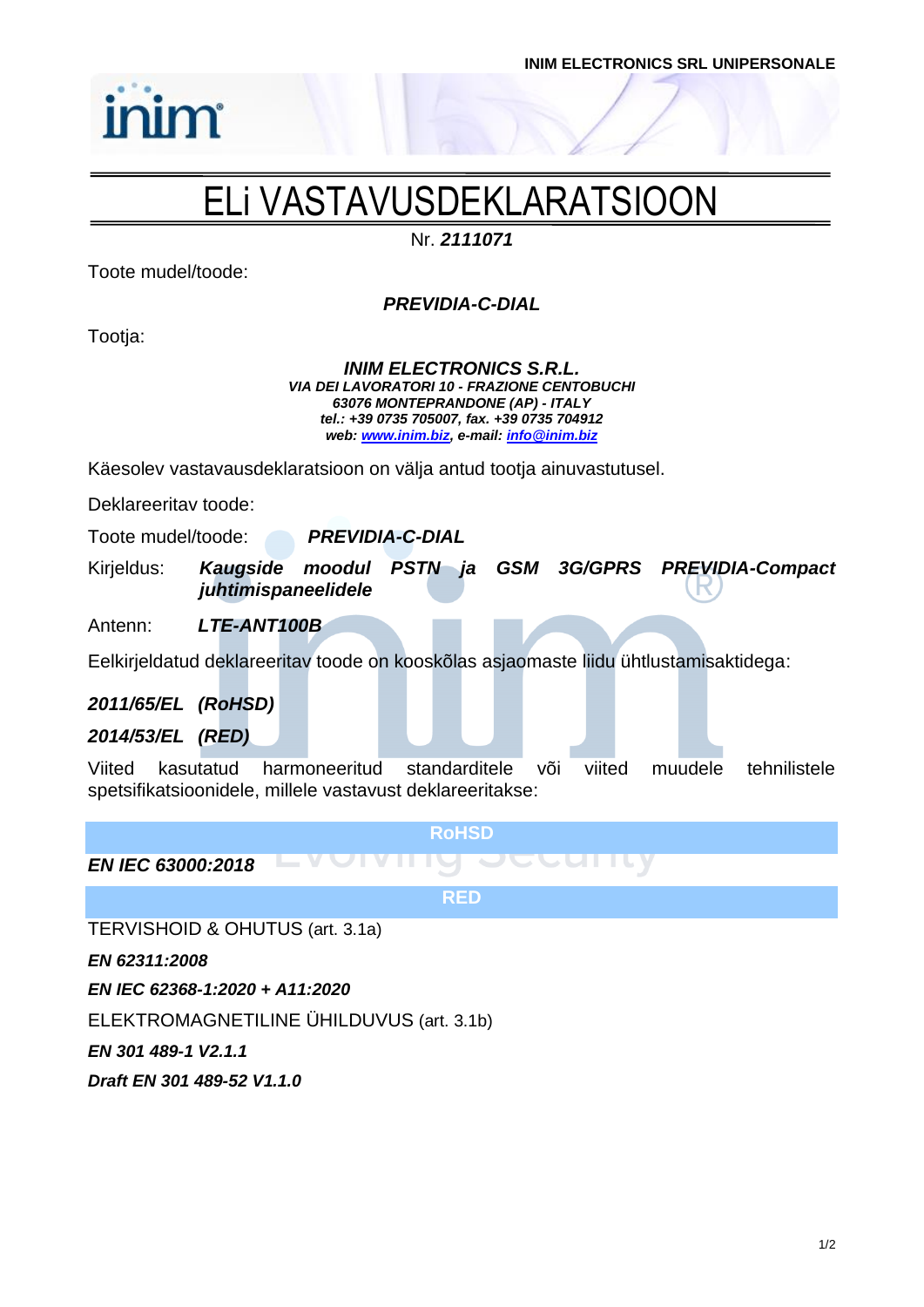# inim

RAADIOSPEKTRI TÕHUS KASUTUS (art. 3.2) *EN 301 511 V12.5.1 EN 301 908-1 V13.1.1 EN 301 908-2 V13.1.1* MUUD OLULISED NÕUDMISED (art. 3.3) *EI RAKENDU*

Ülalesitatud avalduse objekt on samuti vastavuses järgmiste standarditega:

*EN 61000-6-3:2007 + A1:2011 EN 50130-4:2011 + A1:2014 EN 54-21:2006 (1)*

**Evolving Security** 

Märkused:

*(1) Rakendub, kui avalduse objekt on paigaldatud PREVIDIA-Compact juhtimispaneelidele.*

*Monteprandone, 18/11/2021* Tootja poolt ja nimel allkirjastanud:

*Baldovino Ruggieri (Peadirektor)*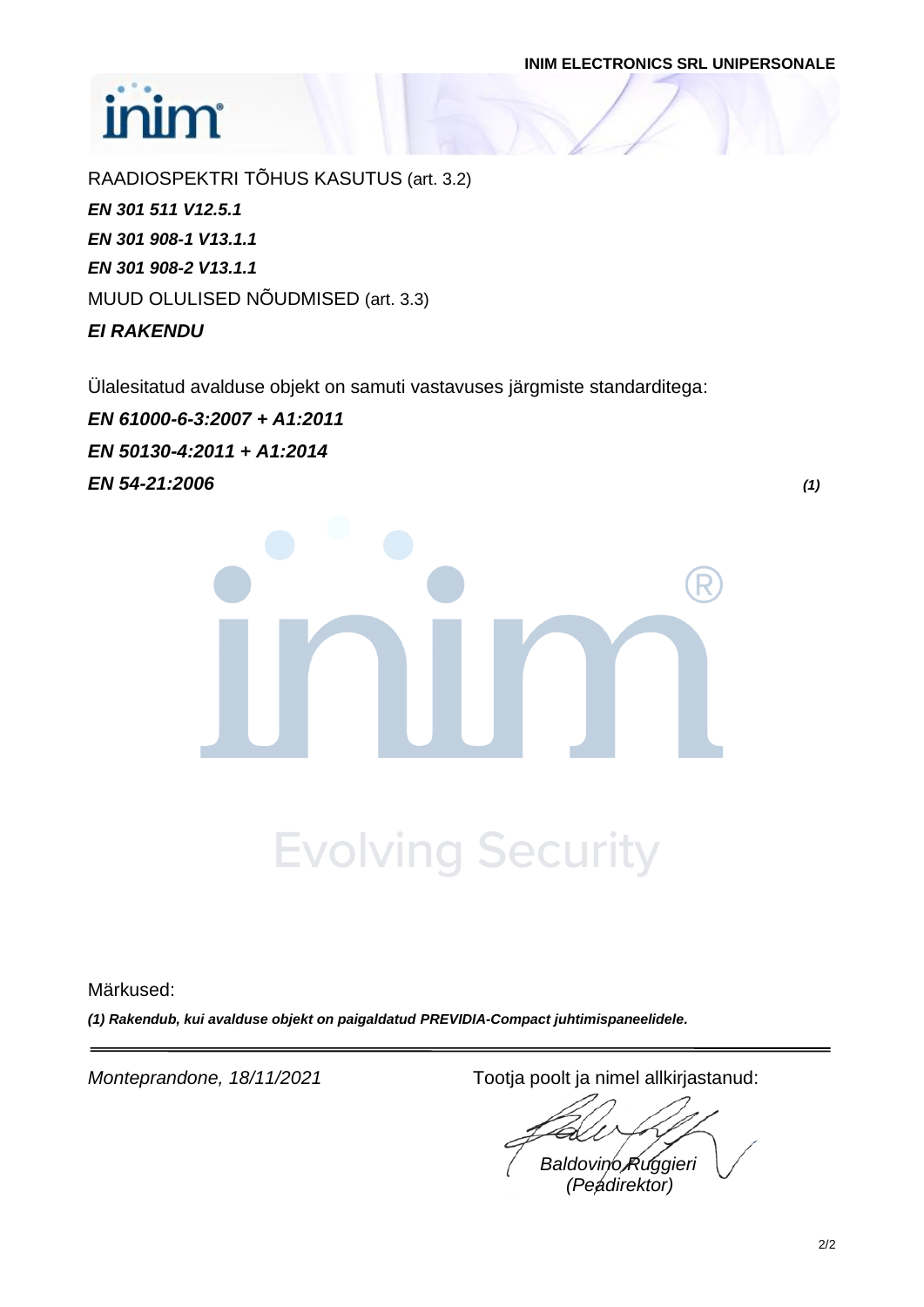

# EU IZJAVA O SUKLADNOSTI

Br. *2111071*

Uzorak proizvoda/proizvod:

inim

*PREVIDIA-C-DIAL*

Proizvođač:

*INIM ELECTRONICS S.R.L. VIA DEI LAVORATORI 10 - FRAZIONE CENTOBUCHI 63076 MONTEPRANDONE (AP) - ITALY tel.: +39 0735 705007, fax. +39 0735 704912 web: [www.inim.biz,](http://www.inim.biz/) e-mail[: info@inim.biz](mailto:info@inim.biz)*

Za izdavanje EU izjave o sukladnosti odgovoran je isključivo proizvođač.

Predmet izjave:

Uzorak proizvoda/proizvod: *PREVIDIA-C-DIAL*

Opis: *Interni komunikacijski modul putem PSTN i GSM 3G/GPRS kanala za PREVIDIA-Compact centrale*

Antena: *LTE-ANT100B*

Predmet navedene izjave u skladu je s mjerodavnim zakonodavstvom Unije o usklađivanju:

### *2011/65/EU (RoHSD)*

### *2014/53/EU (RED)*

Pozivanja na relevantne primijenjene usklađene norme ili pozivanja na druge tehničke specifikacije u vezi s kojima se izjavljuje sukladnost:

**RoHSD**

*EN IEC 63000:2018*

**RED**

ZDRAVLJE I SIGURNOST (čl. 3.1a)

*EN 62311:2008*

*EN IEC 62368-1:2020 + A11:2020*

ELEKTROMAGNETSKA KOMPATIBILNOST (čl. 3.1b)

*EN 301 489-1 V2.1.1*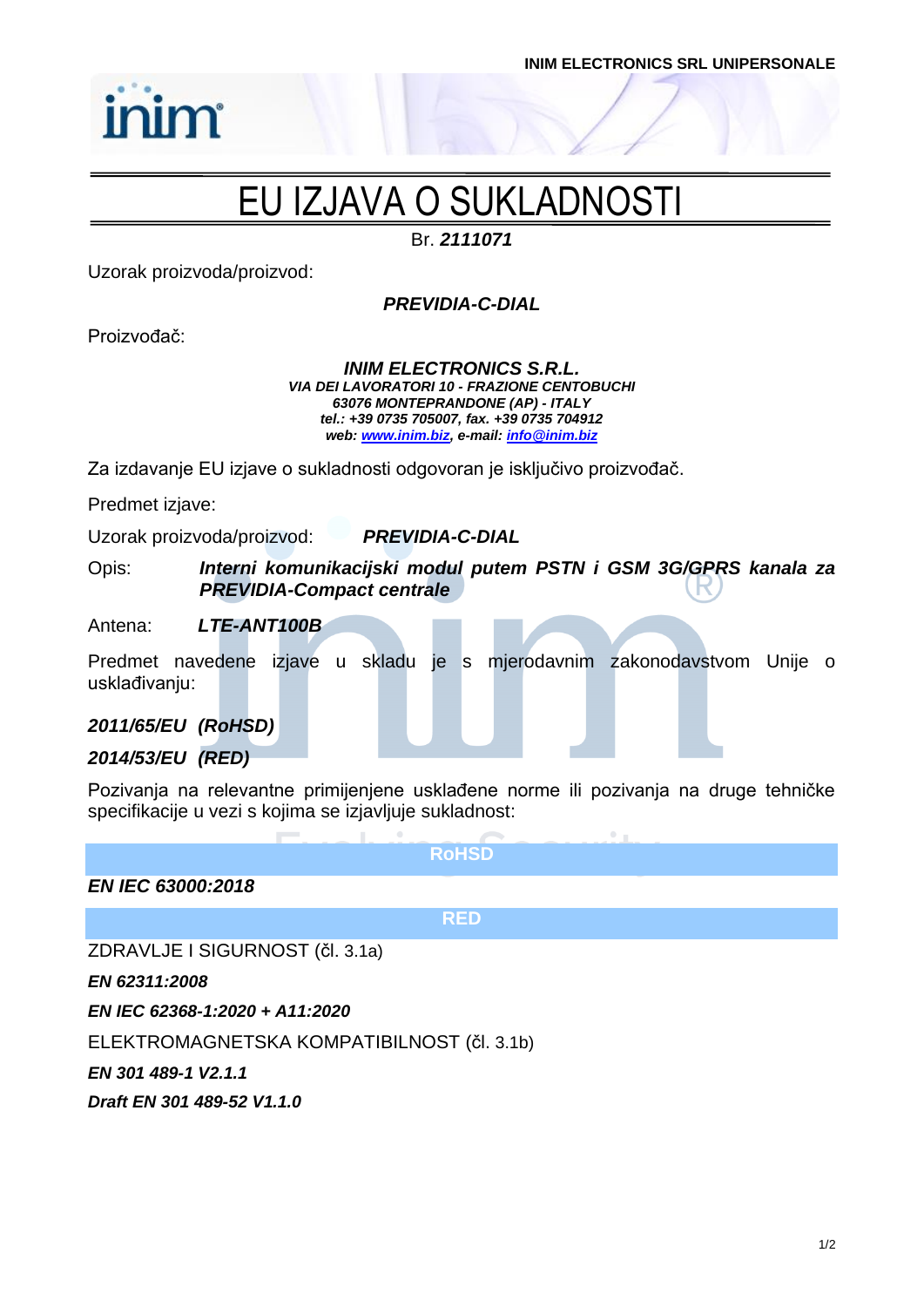# inim

DJELOTVORNA I UČINKOVITA UPORABA RADIOFREKVENCIJSKOG SPEKTRA (čl. 3.2) *EN 301 511 V12.5.1 EN 301 908-1 V13.1.1 EN 301 908-2 V13.1.1* OSTALI TEMELJNI ZAHTJEVI (čl. 3.3) *NIJE PRIMJENJIVO*

Objekt iz deklaracije opisane iznad je također u sukladnosti sa sljedećim standardima:

*EN 61000-6-3:2007 + A1:2011 EN 50130-4:2011 + A1:2014 EN 54-21:2006 (1)*

**Evolving Security** 

Bilješke:

*(1) Primjenjivo kada je objekt deklaracije ugrađen u Previdia-Compact centralu.*

*Monteprandone, 18/11/2021* Za proizvođača i u njegovo ime potpisao:

*Baldovino Ruggieri (Generalni Direktor)*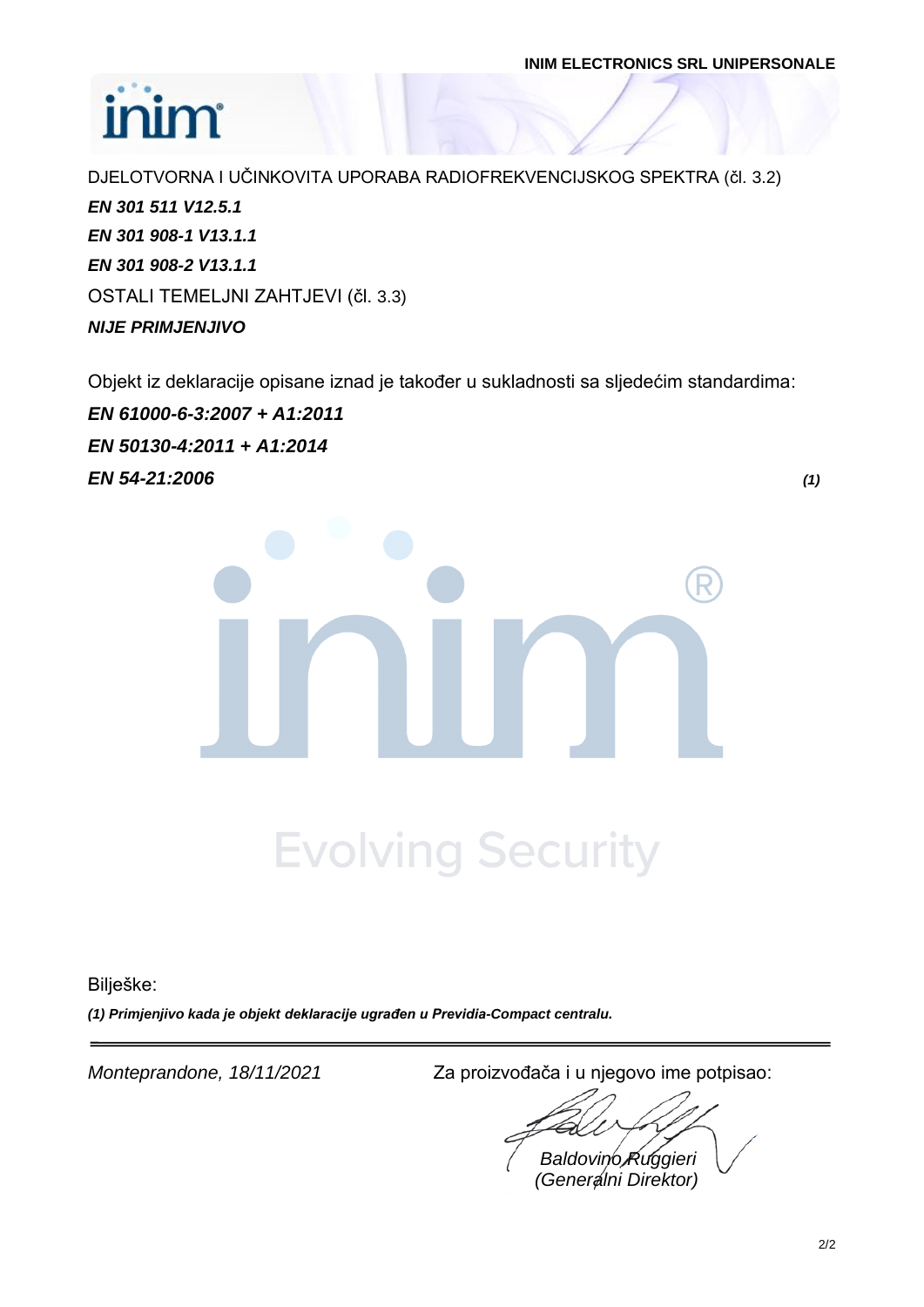# EU–MEGFELELŐSÉGI NYILATKOZAT

*2111071* sz.

Termékmodell/termék:

inim

### *PREVIDIA-C-DIAL*

Gyártó:

### *INIM ELECTRONICS S.R.L. VIA DEI LAVORATORI 10 - FRAZIONE CENTOBUCHI 63076 MONTEPRANDONE (AP) - ITALY tel.: +39 0735 705007, fax. +39 0735 704912 web: [www.inim.biz,](http://www.inim.biz/) e-mail[: info@inim.biz](mailto:info@inim.biz)*

Ezt a megfelelőségi nyilatkozatot a gyártó kizárólagos felelőssége mellett adják ki.

A nyilatkozat tárgya:

Termékmodell/termék: *PREVIDIA-C-DIAL*

Leírás: *PSTN és GSM 3G/GPRS távfelügyeleti kommunikációs modul PREVIDIA-Compact központokhoz*

### Antenna: *LTE-ANT100B*

A fent ismertetett nyilatkozat tárgya megfelel a vonatkozó uniós harmonizációs jogszabályoknak:

### *2011/65/EU (RoHSD)*

### *2014/53/EU (RED)*

Az alkalmazott harmonizált szabványokra való hivatkozás vagy az azokra az egyéb műszaki leírásokra való hivatkozás, amelyekkel kapcsolatban megfelelőségi nyilatkozatot tettek:

**RoHSD**

*EN IEC 63000:2018*

**RED**

### EGÉSZSÉGÉNEK ÉS BIZTONSÁGÁNAK (3.1a cikk)

*EN 62311:2008*

*EN IEC 62368-1:2020 + A11:2020*

ELEKTROMÁGNESES ÖSSZEFÉRHETŐSÉG (3.1b cikk)

*EN 301 489-1 V2.1.1*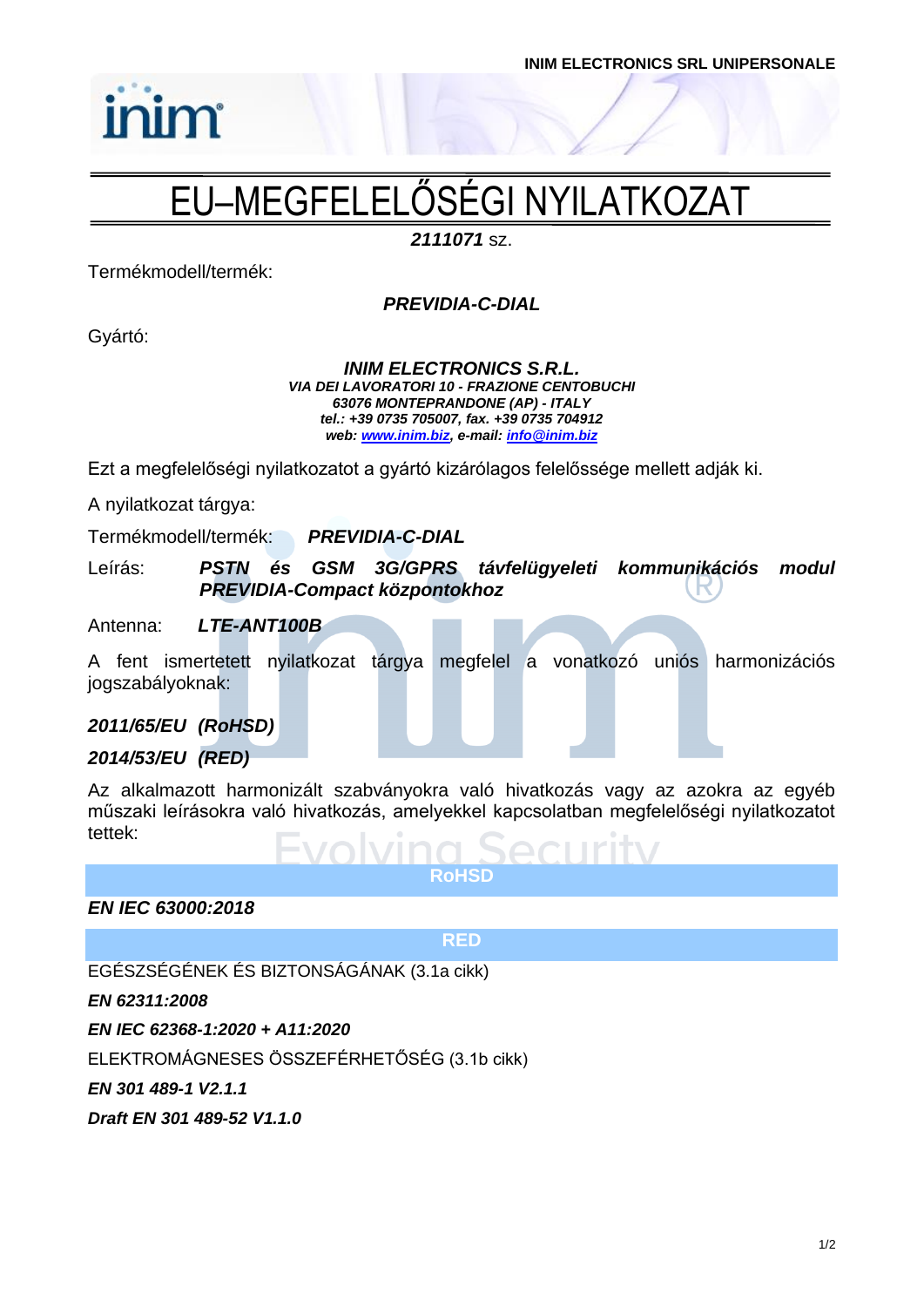# inim

EREDMÉNYES ÉS HATÉKONY RÁDIÓSPEKTRUM-HASZNÁLAT (3.2 cikk) *EN 301 511 V12.5.1 EN 301 908-1 V13.1.1 EN 301 908-2 V13.1.1* EGYÉB ALAPVETŐ KÖVETELMÉNYEK (3.3 cikk) *NEM ALKALMAZHATÓ*

A fent leírt nyilatkozat tárgya szintén megfelel a következő előírásoknak:

*EN 61000-6-3:2007 + A1:2011 EN 50130-4:2011 + A1:2014 EN 54-21:2006 (1)*

# **Evolving Security**

MEGJEGYZÉS:

*(1) Alkalmazható, ha a nyilatkozat tárgya be van építve a PREVIDIA-Compact központba.*

*Monteprandone, 18/11/2021* A gyártó nevében és részéről aláíró személy:

*Baldovino Ruggieri (Ügyvezető Igazgató)*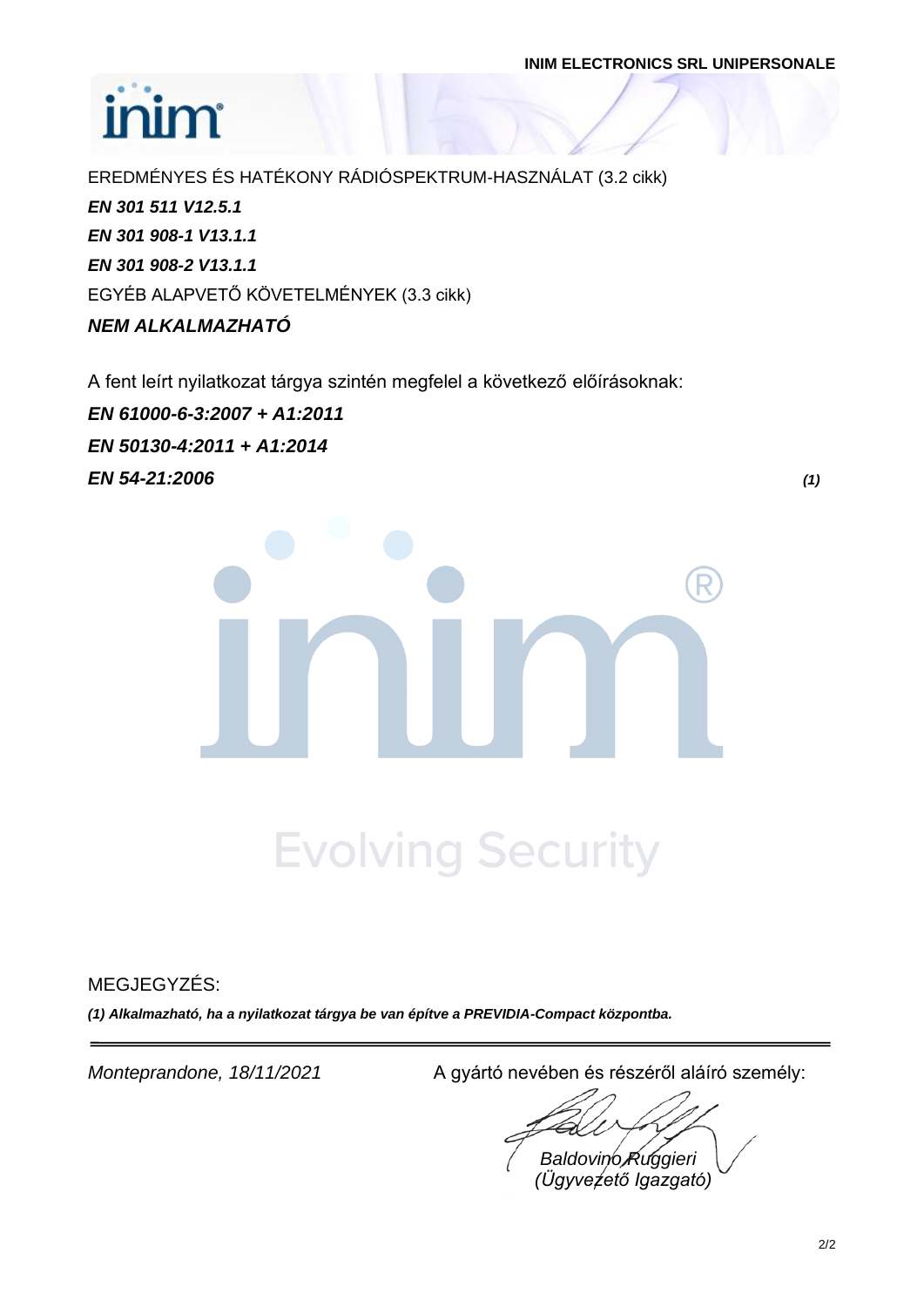

# ES ATITIKTIES DEKLARACIJA

Nr. *2111071*

Gaminio modelis/gaminys:

inim

*PREVIDIA-C-DIAL*

Gamintojas:

*INIM ELECTRONICS S.R.L. VIA DEI LAVORATORI 10 - FRAZIONE CENTOBUCHI 63076 MONTEPRANDONE (AP) - ITALY tel.: +39 0735 705007, fax. +39 0735 704912 web: [www.inim.biz,](http://www.inim.biz/) e-mail[: info@inim.biz](mailto:info@inim.biz)*

Ši atitikties deklaracija išduota tik gamintojo atsakomybe.

Deklaracijos objektas:

Gaminio modelis/gaminys: *PREVIDIA-C-DIAL*

Aprašymas: *Nuotolinės komunikacijo modulis per PSTN ir GSM 3G/GPRS kanalus PREVIDIA-Compact valdymo pultams*

Antena: *LTE-ANT100B*

Pirmiau aprašytas deklaracijos objektas atitinka susijusius derinamuosius Sąjungos teisės aktus:

### *2011/65/ES (RoHSD)*

### *2014/53/ES (RED)*

Susijusių taikytų darniųjų standartų nuorodos arba kitų techninių specifikacijų, pagal kurias buvo deklaruota atitiktis, nuorodos:

**RoHSD**

*EN IEC 63000:2018*

**RED**

SVEIKATA IR SAUGA (3 straipsnio 1 dalies a punktas)

*EN 62311:2008*

*EN IEC 62368-1:2020 + A11:2020*

ELEKTROMAGNETINIS SUDERINAMUMAS (3 straipsnio 1 dalies b punktas)

*EN 301 489-1 V2.1.1*